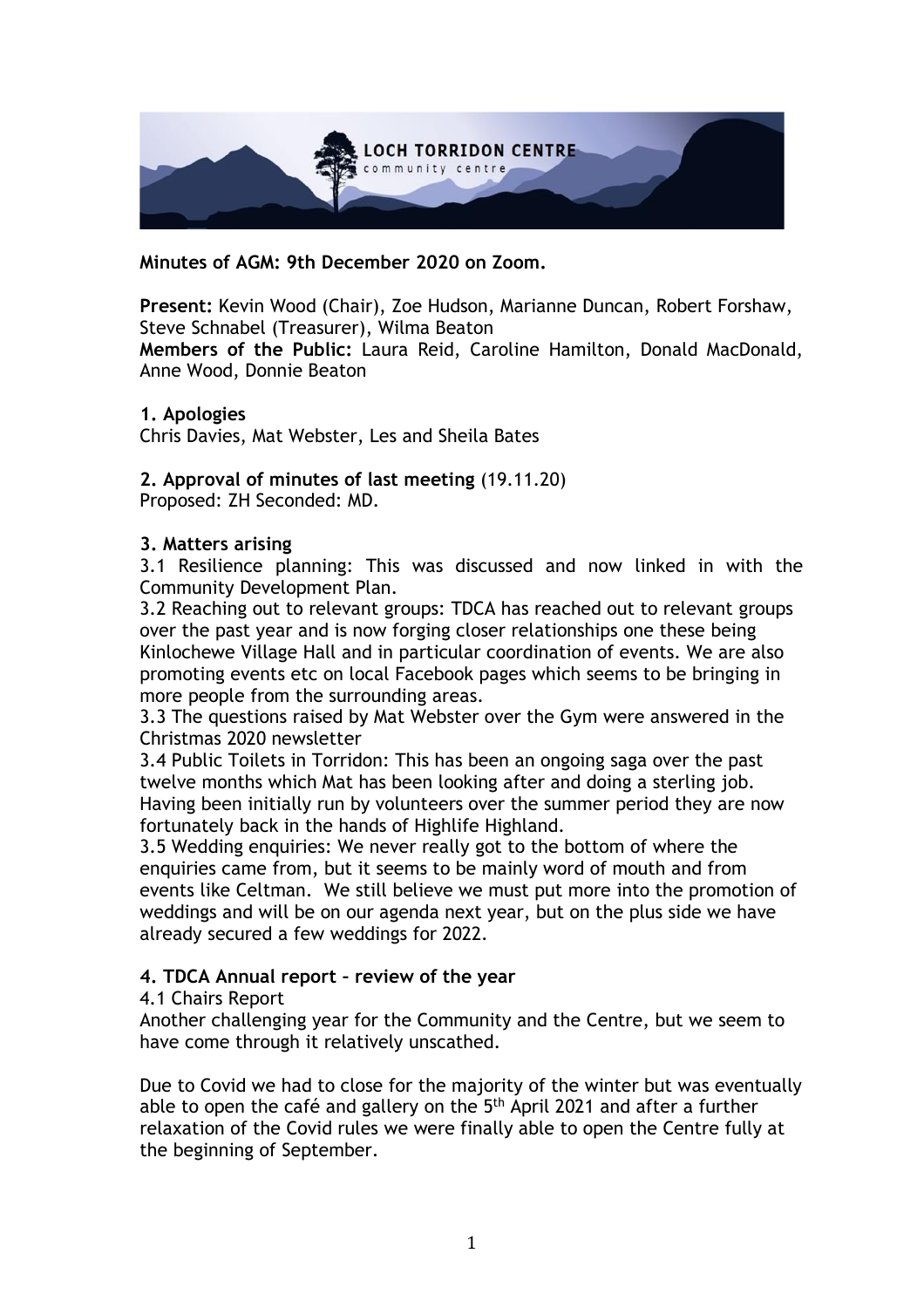Although closed for most of the winter we were still busy planning for the year ahead, undertaking maintenance improvement works at the Centre as follows.

- Modifications to the top car park
- New storage container and access ramp
- Installation of new fencing to side of bridge over the burn
- New path up to the NTS cairn
- New community centre signage
- Installation of cinema equipment into the main hall
- Purchase of new laptop
- New external table and benches for the front patio
- Two new parasols for the patio area
- Installation of a new fibre connection for phone and internet
- Creation of a promotional video for the centre
- New art storage racks
- Replacement electronic rear door access facility
- Replacement Alarm panel in main hall
- Several emergency plumbing and electrical issues have also been sorted throughout the year.

The expenditure on maintenance does not stop there mainly due to the age of certain parts of the centre and the next project is the replacement of several windows in the main hall which is due to take place over the next couple of months. We will also be looking at decorating/updating several areas in the main hall that are just looking a little tired.

We had hoped to have installed EV charging points at the centre by now but have been awaiting SSE to sort out the Electrical Upgrade and in particular the wayleaves but understand this is virtually sorted so hopefully this work will be completed over the winter.

We have attempted to bring several Community Services to the centre such as a hairdresser and podiatrist but due to small numbers using these facilities it was not economically viable for them to continue.

On a positive note, the number of user groups now using the centre are increasing together along with more people starting to use the gym again.

Since opening, the footfall at the Centre has been phenomenal mainly due to the draw of the café and, as such, gallery sales have far exceeded expectations, which is good for the Centre and our local artists.

Robert has put a lot of time in over the year getting all the licenses/agreements in place to enable us to screen films on our new cinema system. We are putting on both matinee and evening showings, which have been generally well attended and will continue to have monthly screenings throughout the winter. We will review in the new year what to do over the summer months.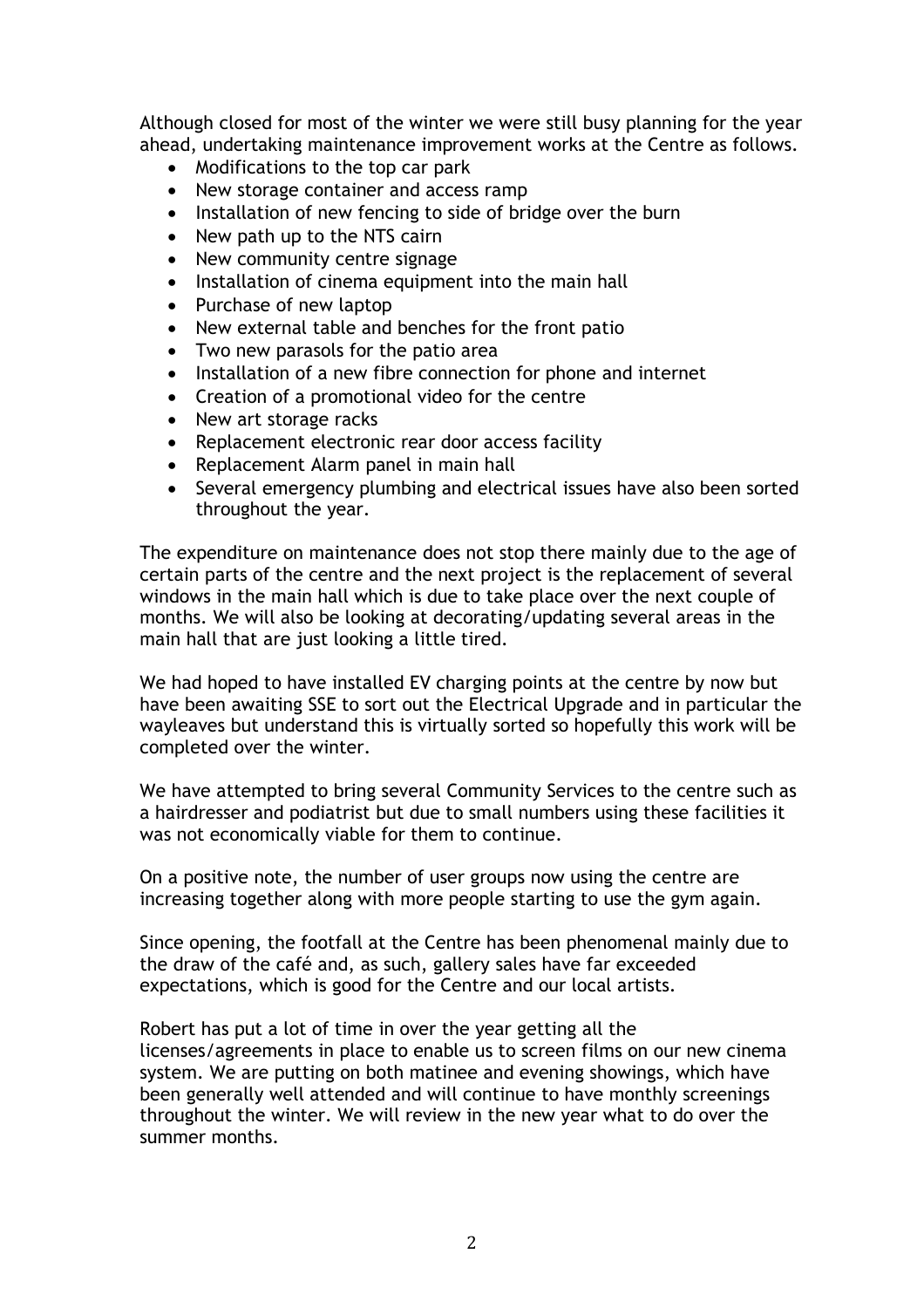Chris and Wilma have been busy filling the Centre calendar for the next year, which already looks busy with bookings and events. The Centre is being hired by several outside groups, weddings and of course Celtman will be back to celebrate their 10th anniversary so expect this to be an exciting event. Several concerts have been rescheduled which were cancelled last year and I know Chris is working on a few more, as well as talks and other interesting things.

Hope you have all enjoyed the cheery quarterly newsletter put together by Mat and trust you all find this informative.

Finally on behalf of the Directors I would like to thank all the volunteers that have helped at the Centre, as without your continued support/help these events would not take place.

4.2 User Groups Report

### **Badminton**

As a result of Covid restrictions we didn't play during the last year until 19th July. Since then, we have played whenever 5 or more players are available.

As we have a good balance in the bank account (£365) we have decided to temporarily half subscriptions to £1 for adults, 50p for school age players.

New members are always welcome - some of our older ones are feeling the strain!

Pete Meredith

## **Christmas Party**

After such a great gathering in 2019 at the Hall it was disappointing to not be able to build on that success for 2020. However, we brought some simple ideas together and we hope there was still a sense of Christmas cheer in the community.

Funds were spent on some Christmas tree lights & baubles suitable for outdoor use. These were distributed across our 5 villages. Christmas trees were found for villages wanting to participate, with some being made available from Seamus & NT. Notably Inveralligin sourced theirs from their own woodland. The trees were decorated by members of each community, which proved to be quite a social occasion especially in Fasaig, Inveralligin and Diabaig. There were, however, issues with deer and weather damage in Annat. The lights and decorations acquired for this will be available for future use. Big thanks go to Andrew Peacock! He offered Santa to visit family homes with Primary age kids with their annual gift from the community. With the generous help of Mary Peart, Santa was transported around one wet evening. Andrew's outfit and banter was hugely appreciated by the kids and their parents.

No fund raising has taken place in the past 12 months. Costs Christmas 2020 as follows

| 7 children were supplied with a present @ £10 each | £70.00  |
|----------------------------------------------------|---------|
| Lighting & baubles                                 | £177.47 |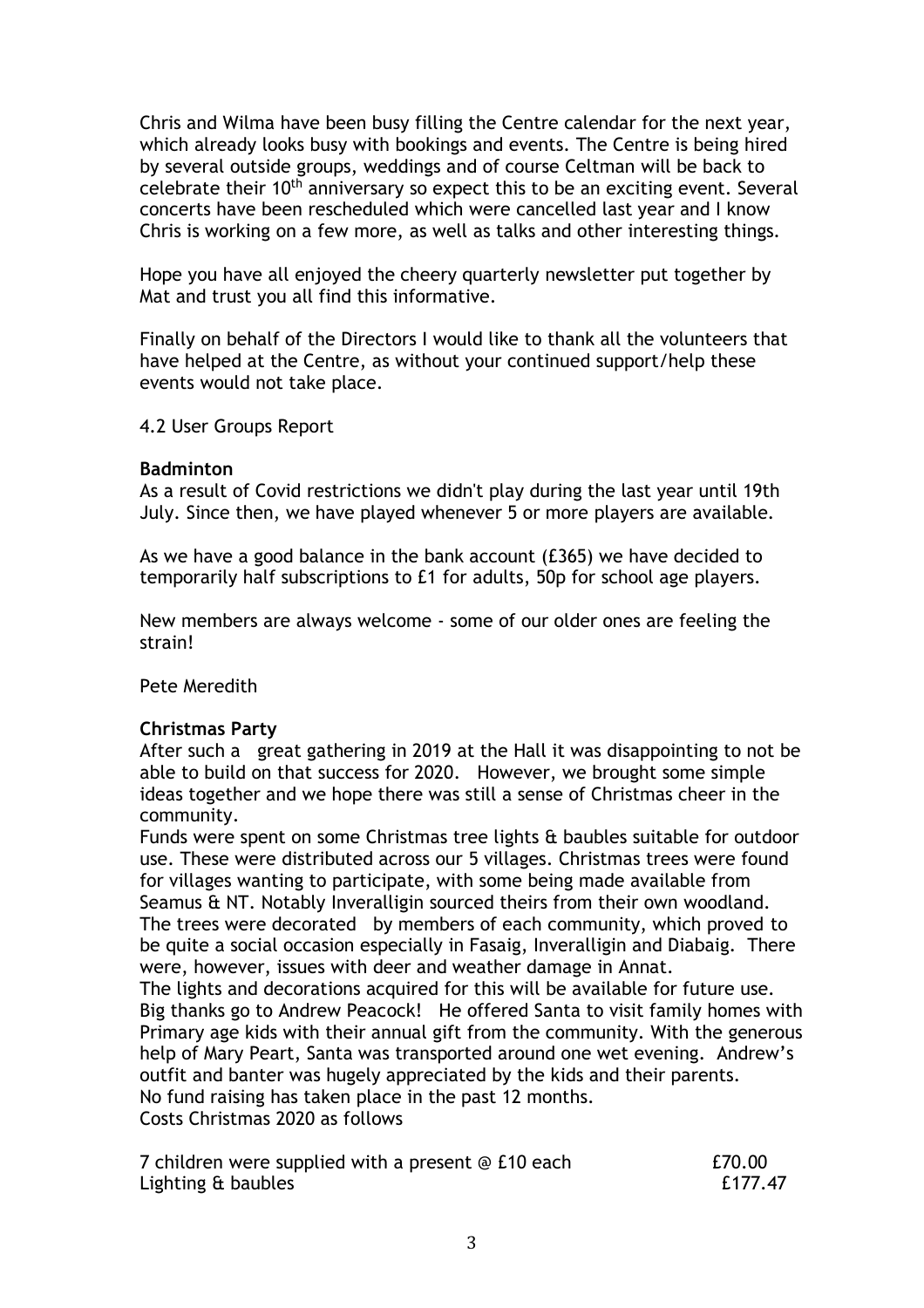| Santa's, thank you voucher | £20.00  |
|----------------------------|---------|
| Total costs                | £267.47 |

| Balance at bank@ 01.02 2021          | £435.70 |
|--------------------------------------|---------|
| Sheila Bates - named account holder. |         |

Sheila, Anne, Kirsty

## **Country dancing**

Torridon Scottish Country Dance group met again at the beginning of October after an almost two years break due to Covid. Dancers were delighted to be back dancing once again and meeting sociably. No objections were raised regarding the guidelines put in place to keep us all safe. We have a good number of dancers this session. A couple of dancers decided not to return for the time being. We are delighted to welcome back the return of a couple of dancers, after a break of several years due to work commitments. We also welcomed one new dancer to our group.

We are pleased to report that Scottish Country Dancing is still strong in our area.

Regards,

Marie.

## **Craft Workshop**

I am afraid I don't have very much to report as we have only restarted the workshop in August. However, the first three have been well supported with around 25 people attending each time. We have increased the subscription from £7 to £8 for the day as it includes a meal and the cost of food has increased recently. There will be a Christmas lunch at the workshop on December 13th.

Glyn

**Public Access Defibrillators (AEDs)** (Torridon, Alligin, Diabaig) Diabaig G5 (Looked after by Art) at restaurant. Battery life at 75% which should last up to 3 years. Pad expiry dates 1.28.9.22 2.28.9.22

Alligin G5 (Checked monthly by Kirsty)

Battery life 25% plus new battery available in cabinet with 4-5 yr life Pad expiry dates 1.28.9.22 2. 28.7.23

Torridon G3 (checked monthly by Kirsty)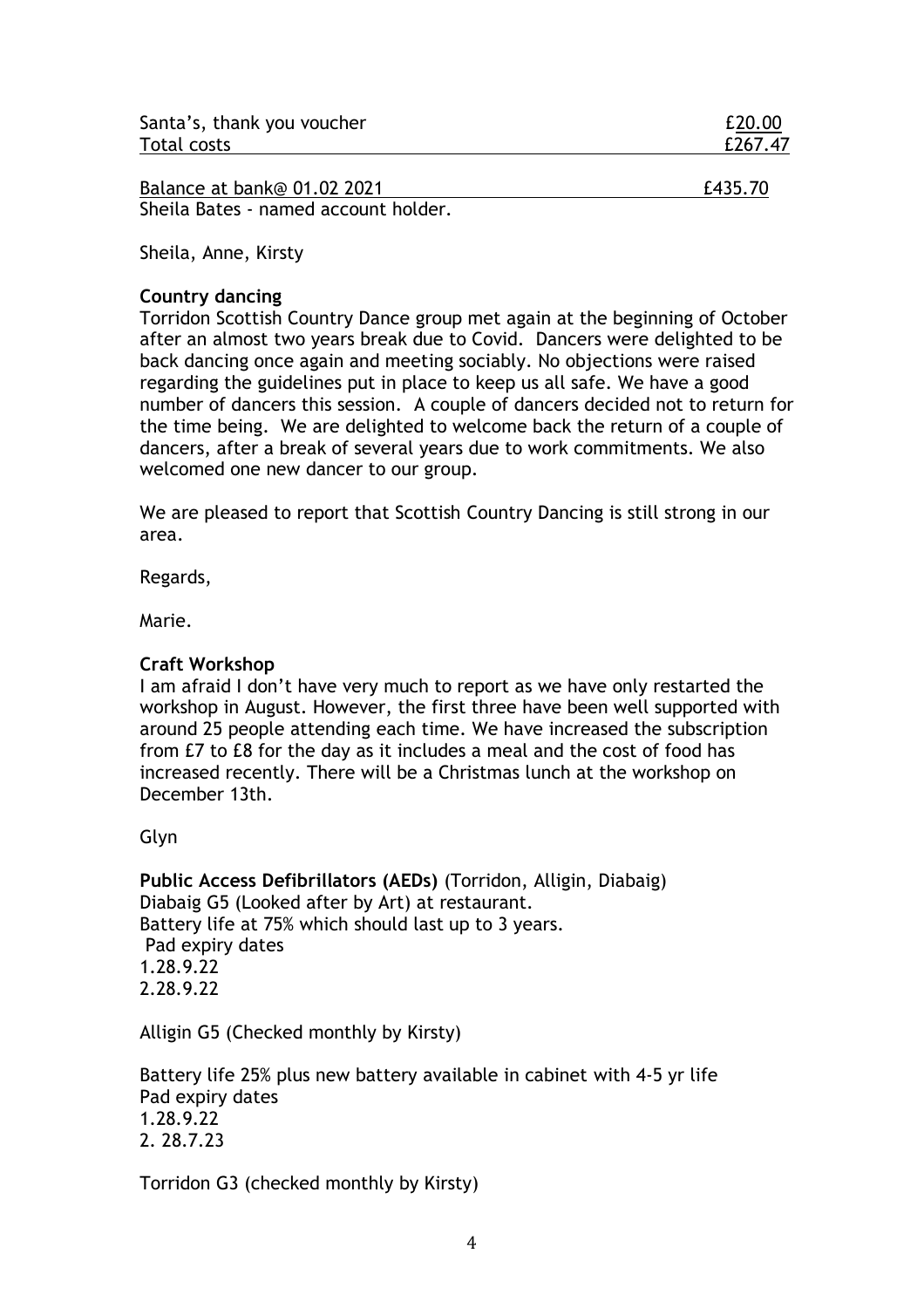Battery life 75% (3-4 yrs) Pad expiry dates 1.28.11.21 2.28.11.21 I will replace pads by 28.11.21 with pads with expiry date of 28.7.23 (2)

Looking at expiry dates of pads 3 sets will require to be purchased early 2022. The defibrillator fund currently stands at £1094.50.

### **Torridon Community First Responders**

Co-ordinator Emily John 07876 610167 emilysarahjohn@gmail.com

# **Torridon and Kinlochewe Senior Citizens Fund**

Due to present regulations no trip was organised for this year 2021

Funds remain as last year which are healthy. Hopefully in 2022 we will be able to organise an outing.

Thanks Kirsty

#### **Wee Whistle Stop Café**

It has been a very challenging here at the café, the most I have ever had in my catering years

Being locked down, reopening and locked down again all adds to the costs

Staffing has been the most difficult with none available compared to previous years, which is the same all over the country. Because of this we had to close many days we did not want to, and we were not to be able to open at the weekends. We also had to cancel lots of Fish Fridays

But on a positive note, I have been very lucky to have some great women working with me and managed to get some younger staff to do some summer work who were just brilliant.

Nearly all the visitors were very aware of no close contact and very happy to wait to be served as they were aware of staff shortages, so that was very positive.

The patio has been full on good days, people so much enjoying being out there eating and enjoying the views with the lovely furniture to sit on, and the umbrellas made it look very European.

We have had good support from the locals and many of my old Whistle Stop customers come to visit us.

I am sure 2022 will be a challenge as well with rising food costs and staffing, but we will do our best.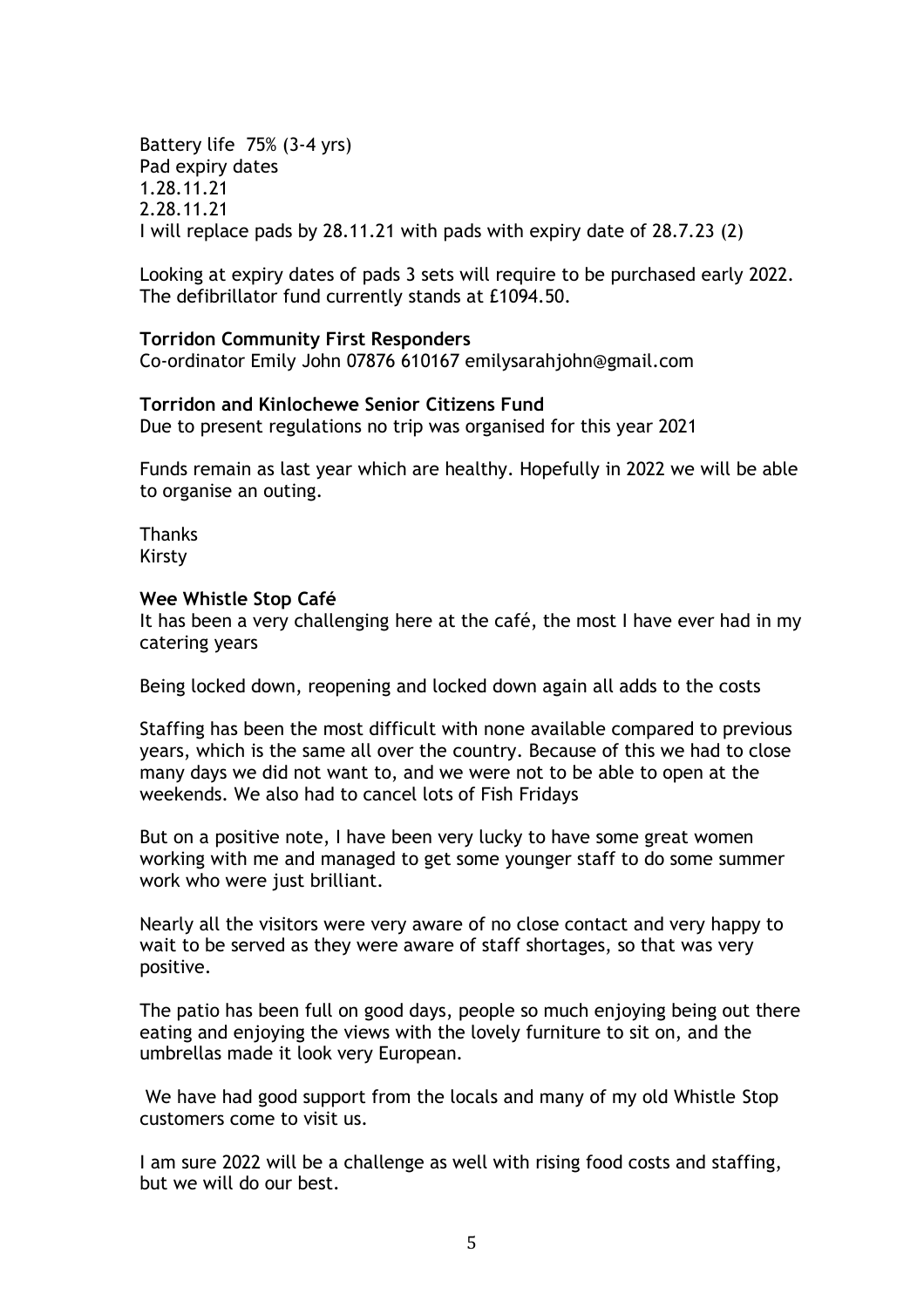There is no doubt the cafe inside the hall works well when other activities are going on, we all just get on with our own thing as if it has always been like that.

We close the café on the  $18<sup>th</sup>$  December the same day as our Cheese fare so hope to see you all there.

Reopen on February the 14th for Valentine's Day - see you all then in 2022.

Lisbeth Broome

#### **Yoga**

I'm delighted to report that yoga sessions resumed at the Community Centre on 1st September 2021.

The new instructor, "Yoga" Bob from Gairloch, holds sessions fortnightly on Wednesday evenings 5:30 – 7:00. He alternates Torridon Wednesdays with sessions in Kinlochewe.

Of course, these are early days (we've only hosted 4 sessions so far) but the average attendance is 11 from a contact pool of 18 who have been to at least one session, and a further 7 who have shown interest but not yet attended. Attendees have joined us from Shieldaig. Kishorn and Arrina.

We hope to ensure these good attendance figures continue to ensure some surplus funds can be accumulated to cover the sessions when very few turn up (eg. on cold, wet, dark winter evenings).

Everyone is very welcome to come along – the next session is scheduled for Wednesday, 24 November - no need to book, just turn up. And Yoga Bob has a few spare mats and blocks so no kit required.

Come along and give it a try. Or if you just want to keep updated with future sessions drop me an email: steve1schnabel@gmail.com

## **5. Treasurer's report**

Year ended 30 April 2021

## **NB The statutory accounts were independently examined and approved in August – copies available on our website**

Income for the year totalled £134,942 which included Covid-related income support grants from the Highland Council of £50,000 and the "tourism infrastructure" and "digital enablement" restricted grants of £58,545 from Highland & Island Enterprises (HIE).

Of the latter, £32,928 was directed to tangible asset purchases (patio furniture and parasols, cinema fit out/equipment) and the balance to "expensed" items (power system upgrade, replacement container, upgraded signage, car park works, promo video). The total spend on these grant-funded items was £65,417; the grants of £58,545 represented 94% and 75% of the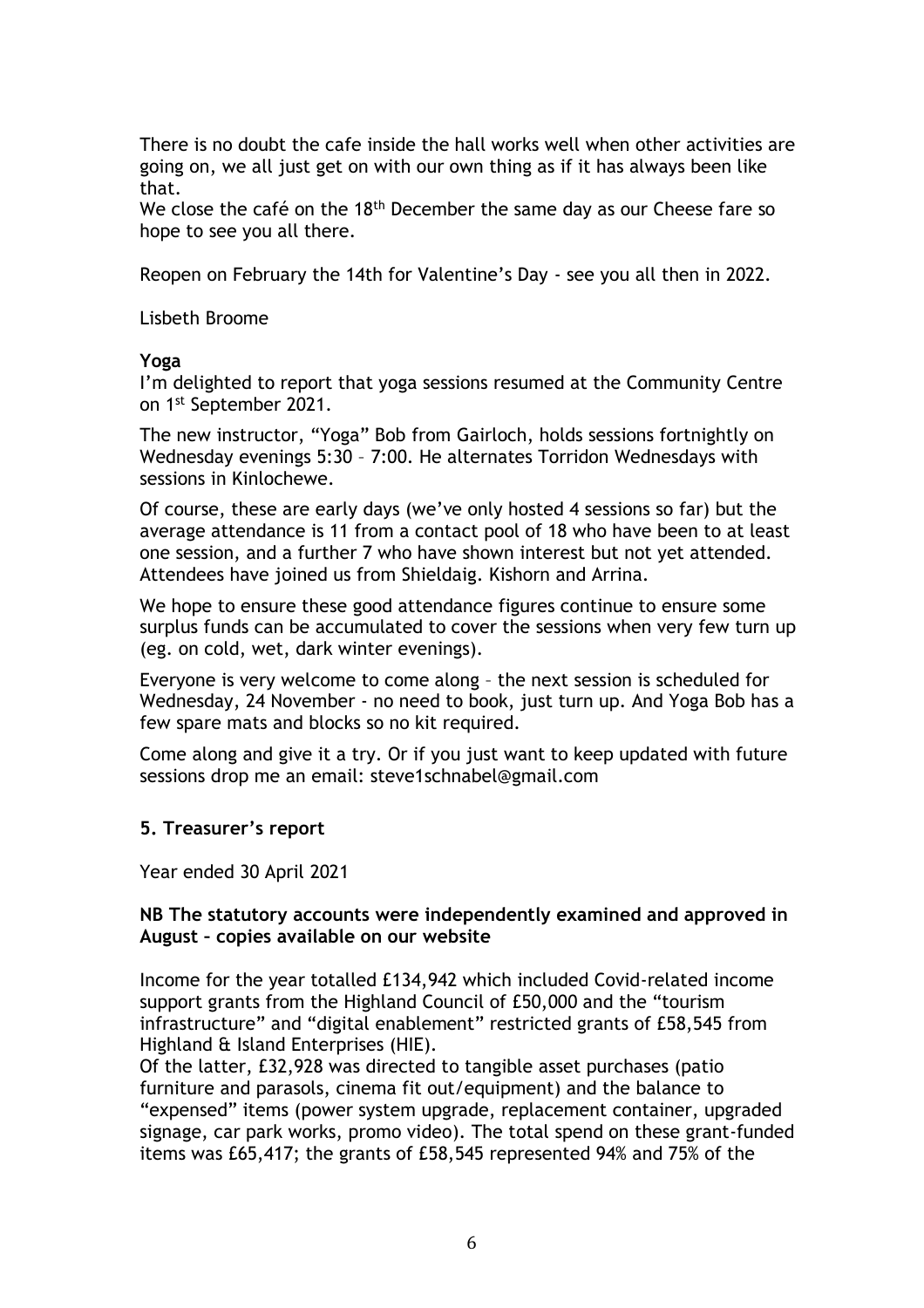budget spend respectively meaning the TDCA made up the difference of £6,872.

In addition, HMRC CJRS grants of £8,875 covered most of payroll costs whilst staff were on furlough during the two Covid lockdowns.

All the tourism infrastructure and digital enablement grants had been paid to the providers to meet the HIE requirement that monies be spent by 31 March 2021 except 50% balance held back for the parasols as these were only installed in May (now paid). The SSE power upgrade to the Centre has not yet been supplied.

Expenses for the year totalled £91,223 but after taking out the expenditure covered by grants noted above, the operating expenses were £52,481 compared to £48,474 the previous year. This increase of £4,007 resulted primarily from £2,990 more on repairs (£5,668 was spent on roof repairs) and £800 legal fees associated with the café lease.

Depreciation expenses were significantly increased on the prior year as a result of the tangible assets purchased during 2020-21 – restricted asset purchases: as above, unrestricted purchases: the new kitchen. Assets are depreciated at 20% per annum on a reducing balance basis.

Cash in the bank on 30 April 2021 was £ 50,638 (2020: £ 44,014).

Five months ended 30 September 2021

Gallery sales continue to impress, up 95% on the same period 2 years ago.

Although there have been no weddings this year, rent from the Wee Whistle Stop café has ensured total venue hire income is back to previous levels. £2800 has been taken in deposits for wedding bookings (one in Nov 21, two in May 22).

Catering income is 35% down on 2 years ago as the only catered event held this year has been Celtman.

Fitness centre subscriptions of £580 are well down on 2 years ago but many members have "credit" due to the extended closure during lockdown. Hopefully we will see these subscriptions rebound in the coming months.

In total, income was down 27% on 2 years ago but, as the Centre only reopened fully in August, this is encouraging.

Expenses are 17% up on 2019 but much of this is attributable to £2520 spent on a replacement access system for fitness centre users and £866 on "once every 5 years" major fire extinguisher maintenance. We also paid the balance of £786 in legal fees for the café lease.

Cash in the bank at the end of September totalled £47,175 (2020: £52,248; 2019: £47,418). This is after paying £9,318 as a deposit to ERG for replacement windows in the old hall due for installation over the coming low season.